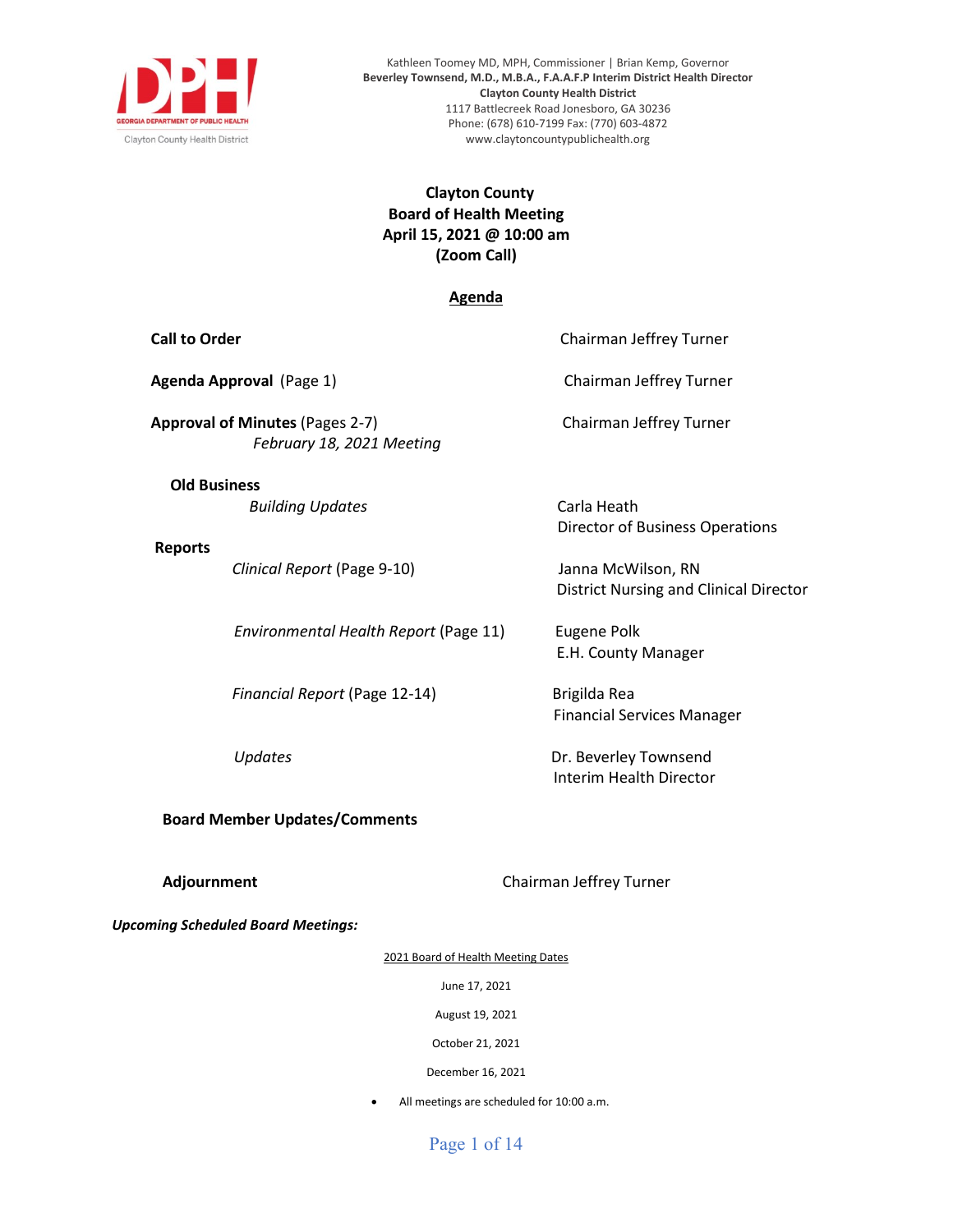

#### **Board Members Present:**

Chairman Jeffrey Turner Dr. Lee Adams Ms. Luvenia Jackson Mr. Robert Dolphin Dr. Morcease Beasley

### **Board of Health Staff:**

Dr. Beverley Townsend, Interim DHD Janna McWilson, Nursing Director Keisha Dixon, Special Projects Coordinator Eugene Polk, Environmental Health Director Carla Heath, District Administrator Brigilda Rea, Financial Services Director Rodi Evans, Administrative Assistant

**Approval of the Agenda Chairman Turner** Chairman Turner requested the approval of the February 18, 2021 agenda. Motion was made by Robert Dolphin and seconded by Luvenia Jackson. Motion passed unanimously.

#### **Approval of the Minutes Chairman Turner**

Chairman Turner requested an approval of the December 17, 2020 Board of Health Meeting Minutes. Motion was made by Chairman Turner and seconded by Dr. Luvenia Jackson. Motion passed unanimously.

### **Building Updates Building Updates Keisha Dixon**

Keisha Dixon is still working with Dennis Jones to identify what interior signage is needed throughout the clinical area. Still waiting on clearance to move more furniture into the building. She also stated the outside signage has been installed.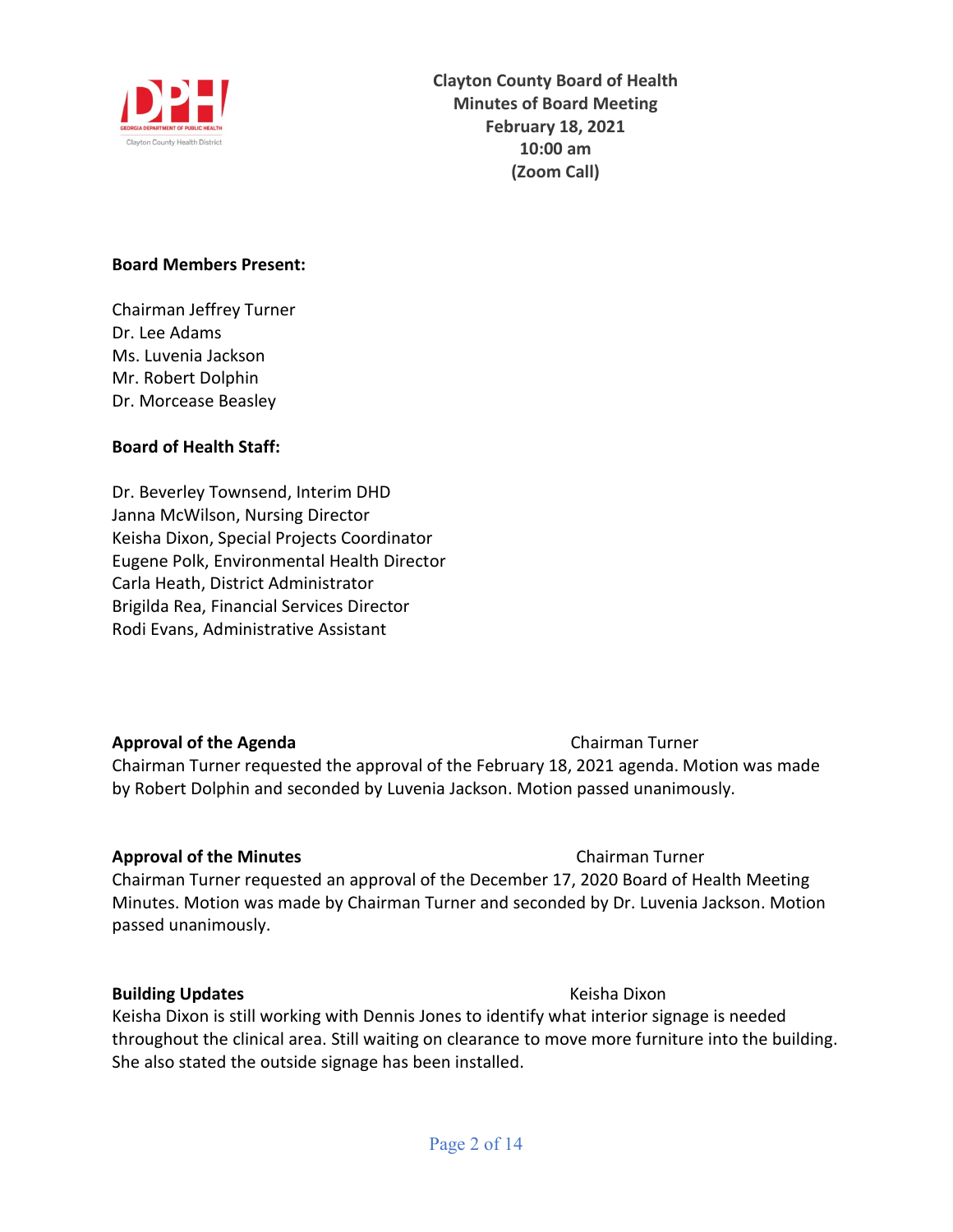# Staff is needed for the Nursing, Environmental Health, and Emergency Preparedness

Brigilda Rea presented the Financial report. The Financial report is attached as part of these

Updates **Updates Dr. Beverley Townsend** 

**Environmental Health Report Eugene Polk** 

departments. Staff will also be added to aide in the Vaccination clinics. Mako medical will be used here in Clayton county for testing, to give relief to the health department. The state is working on an adequate system for enrollment to sign up for the vaccine. We are working to see how we can get the venerable population vaccinated which is priority. We will be working with the school nurses to ensure that when the tier opens for the school systems to be vaccinated the nurses will be prepared to administer the vaccine. Dr. Townsend will be sitting on a panel next week to speak on vaccine hesitancy and educating the community about the vaccine. This panel will be held via zoom call.

### **Board Members Comments**

Chairman Turner announced that next Saturday February 27<sup>th</sup>, he will be working the Africans Children's fund to disperse bags of hope, which will be food distribution. Event will be from 10:00 a.m. until supplies last, 250-300 boxes of food will be given away along with some gift cards.

#### **Adjournment**

Chairman Turner made a motion to Adjourn. Ms. Luvenia Jackson made a motion to approve and it was seconded by Dr. Beasley. Motion passed unanimously.

Chairman Jeffrey E. Turner **Date** 

\_\_\_\_\_\_\_\_\_\_\_\_\_\_\_\_\_\_\_\_\_\_ \_\_\_\_\_\_\_\_\_\_\_\_\_\_

Page 3 of 14

### **Clinical Report** Janna McWilson Janna McWilson presented Nursing report. The Nursing report is attached as part of these

Eugene Polk presented Environmental Health report. The Environmental Health report is

attached as part of these minutes.

Dr. Townsend reported the following:

minutes.

minutes.

**Financial Report 1988 Financial Report** 1988 **Brigilda Rea**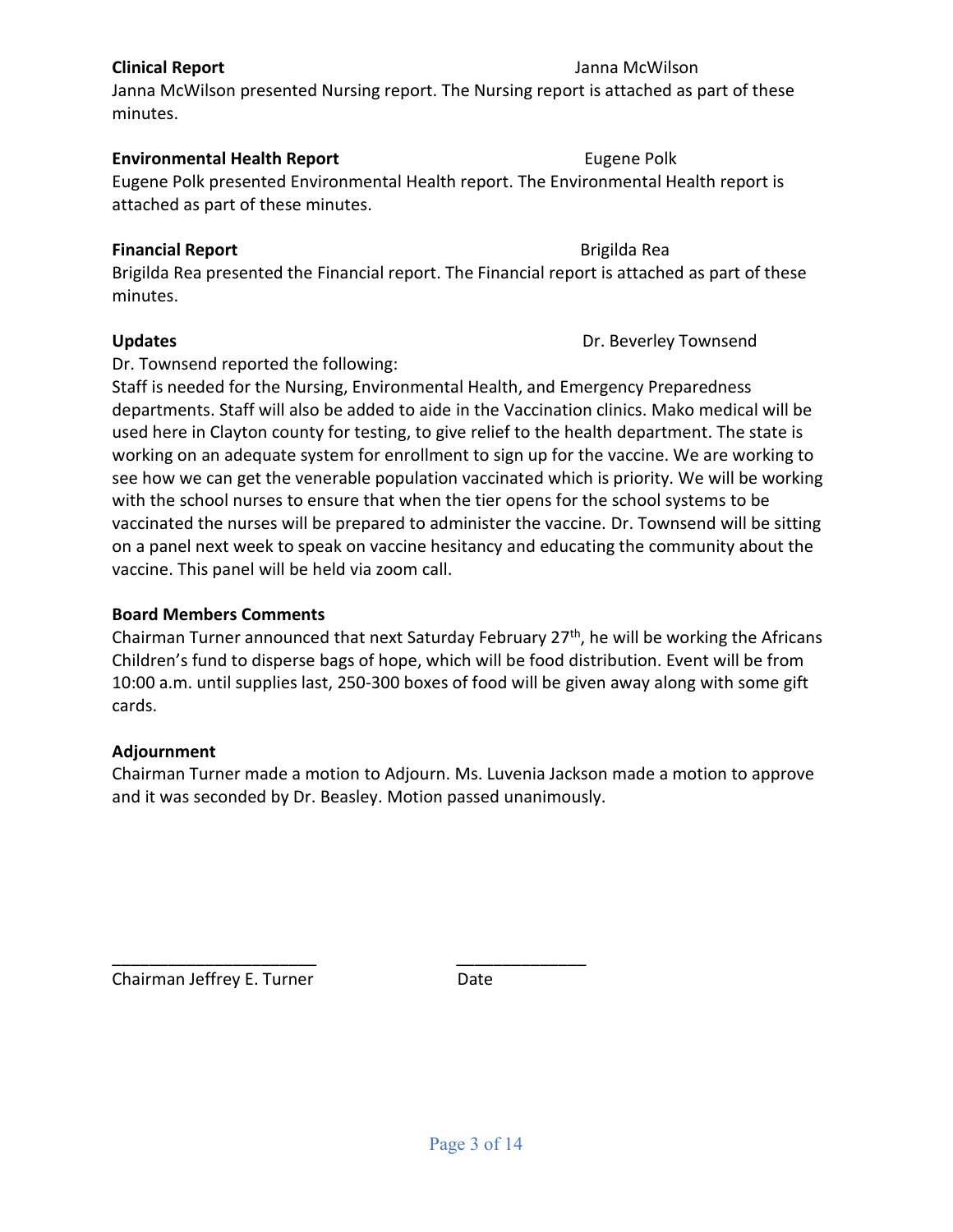

## Report By: Janna McWilson **Date**: 2/18/2021

## **Clayton County Board of Health Meeting Report**

| <b>Topic:</b>                                    | <b>Comments:</b>                                                                                                                                                                                                                                                                                              |
|--------------------------------------------------|---------------------------------------------------------------------------------------------------------------------------------------------------------------------------------------------------------------------------------------------------------------------------------------------------------------|
| <b>Clinical Chart</b>                            | Comparison between 2019 and 2020.<br>Clinical services and WIC services.<br>See chart provided.                                                                                                                                                                                                               |
| <b>Forest Park Clinic Services</b>               | All Clinic services offered by appointment to help with social<br>distancing.<br>1 Full-time LPN started Feb. 1st.<br>Full-time RN & LPN position to be filled soon.<br><b>BCCP-Patient Navigator position vacant</b>                                                                                         |
| <b>WIC Clinic</b>                                | December Caseload: 3315<br>January Caseload: 3494<br>WIC is recruiting for 4 positions: PT Administrative Assistant,<br>PT Nutritionist, FT Nutritionist, and a FT Dietician.<br>USDA waiver extended until May 21, 2021; Clinic will<br>continue to provide remote services only.                            |
| Maternal Child Health Program                    | Children's $1^{st}$ (Birth -5) – 123 actively enrolled clients<br>BCW (Birth $-3$ ) $-257$ enrolled children<br>CMS - 79 children and youth enrolled.<br>EHDI-Collaborating with Fulton County to perform testing.                                                                                            |
| COVID-19 Specimen Collection Site<br>for Testing | MAKO - Began COVID testing on February 1 <sup>st</sup> at Rock Springs<br>Baptist Church, 5900 Reynolds Rd., Morrow, GA 30260. To<br>register, go online to:<br>https://mako.exchange/scheduler/select-state/ or call 1-<br>844-625-6522.<br>Test Site hours of operation: Monday- Friday 8:00am -<br>4:00pm. |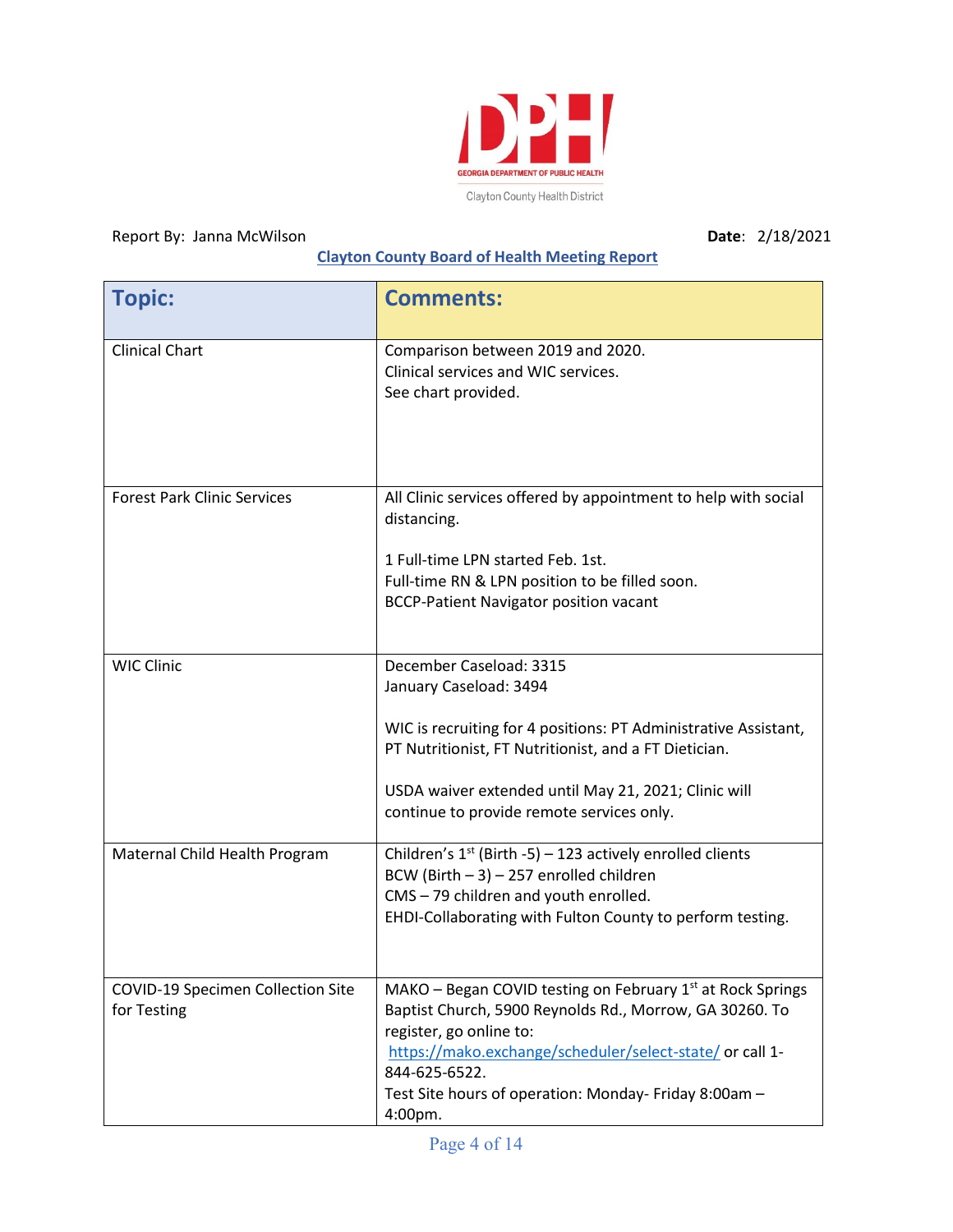| <b>COVID-19 Vaccinations</b> | CCHD started at SRMC vaccinating Healthcare Workers.                                                                |                                                                                                           |  |  |  |  |
|------------------------------|---------------------------------------------------------------------------------------------------------------------|-----------------------------------------------------------------------------------------------------------|--|--|--|--|
|                              | $1st$ and $2nd$ dose clinics completed at this location.                                                            |                                                                                                           |  |  |  |  |
|                              | 1 <sup>st</sup> dose clinics                                                                                        | 2 <sup>nd</sup> dose clinics                                                                              |  |  |  |  |
|                              | 12/30/2020                                                                                                          | 1/20/2021                                                                                                 |  |  |  |  |
|                              | 12/31/2020                                                                                                          | 1/21/2021                                                                                                 |  |  |  |  |
|                              | 1/6/2021                                                                                                            | 1/27/2021                                                                                                 |  |  |  |  |
|                              |                                                                                                                     | Total vaccines provided: 710 at SRMC (Healthcare providers)                                               |  |  |  |  |
|                              | Vaccine Tiers expanded:                                                                                             |                                                                                                           |  |  |  |  |
|                              | $etc.$ )                                                                                                            | Healthcare workers (physicians, nurses, laboratory<br>technicians, EMS personnel, environmental services, |  |  |  |  |
|                              |                                                                                                                     | Residents and staff of long-term care facilities                                                          |  |  |  |  |
|                              | Adults aged 65+ and their caregivers                                                                                |                                                                                                           |  |  |  |  |
|                              |                                                                                                                     | Law enforcement, firefighters, first responders                                                           |  |  |  |  |
|                              | (Ultra-cold storage capability only at SRMC at this time)                                                           | CCHD/SRMC – partnering to assist with storage of the vaccine                                              |  |  |  |  |
|                              | Tara Stadium                                                                                                        | 3 Mass vaccination clinics: Forest Park Recreation Center and                                             |  |  |  |  |
|                              | Vaccinations currently being provided 3 days a week at<br>Battlecreek (back parking) based on vaccine availability. |                                                                                                           |  |  |  |  |
|                              |                                                                                                                     | Received additional funding to help with vaccination support.                                             |  |  |  |  |
|                              |                                                                                                                     |                                                                                                           |  |  |  |  |
|                              |                                                                                                                     |                                                                                                           |  |  |  |  |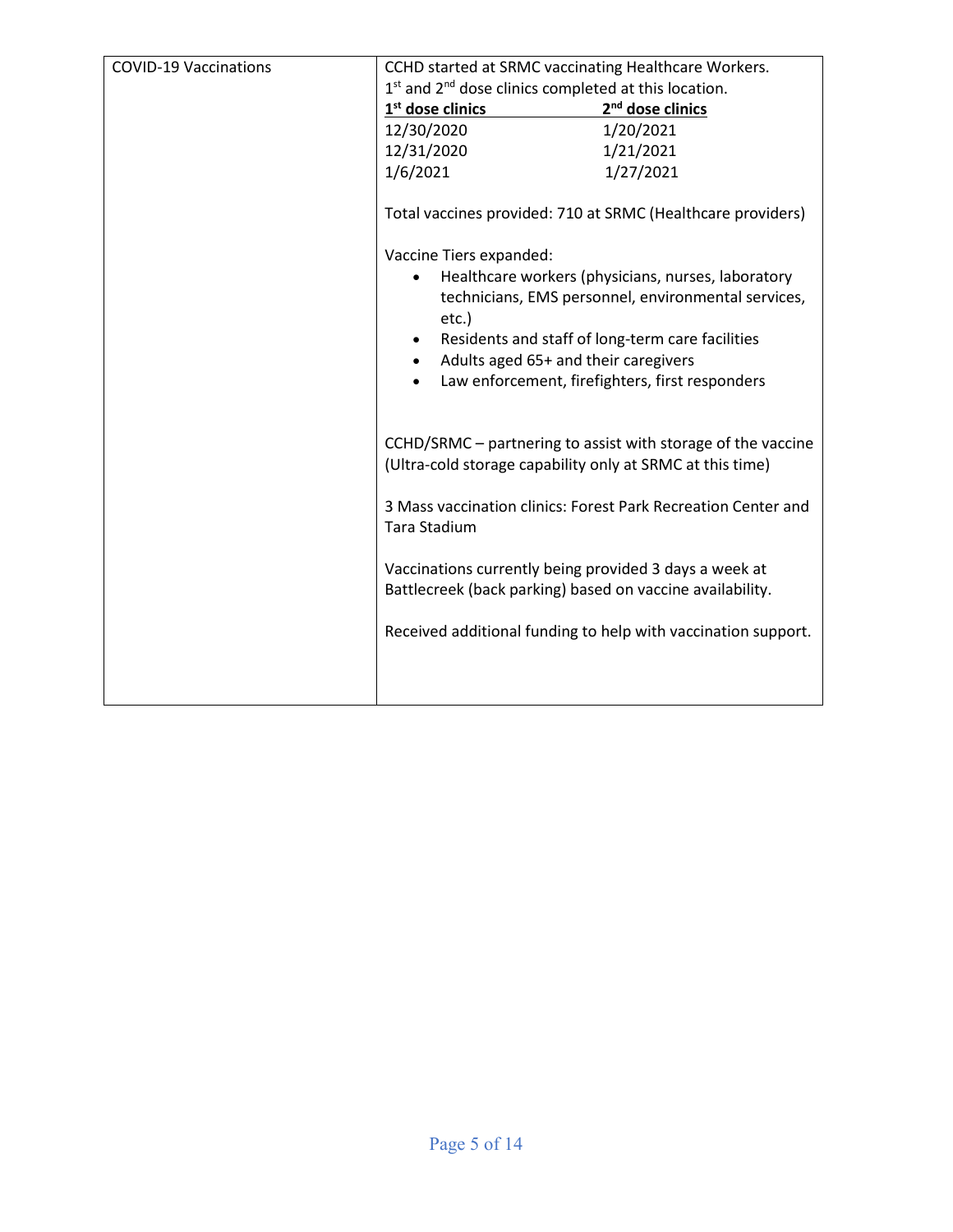

**Environmental Health Activity Report** 

Reporting Period - Dec. 2020 -Jan. 2021





| <b>EH Activities</b>                   | <b>Rabies Program</b> |                  |             |  |
|----------------------------------------|-----------------------|------------------|-------------|--|
| <b>Airport FS Inspections:</b>         | 40                    | No. Tests:       | 1           |  |
| <b>FS Plan Rerviews:</b>               | 15                    | <b>Positive:</b> | $\mathbf o$ |  |
| <b>Zoning Plan Reviews:</b>            | 18                    | <b>Negative:</b> | 1           |  |
| <b>EH Complaints:</b>                  | 14                    |                  |             |  |
| <b>COVID-19 Duty/Other Duty Hours:</b> | 207                   |                  |             |  |
| <b>State Mandated Training:</b>        | 13                    |                  |             |  |
| <b>State Mandated Training Hours:</b>  | 110                   |                  |             |  |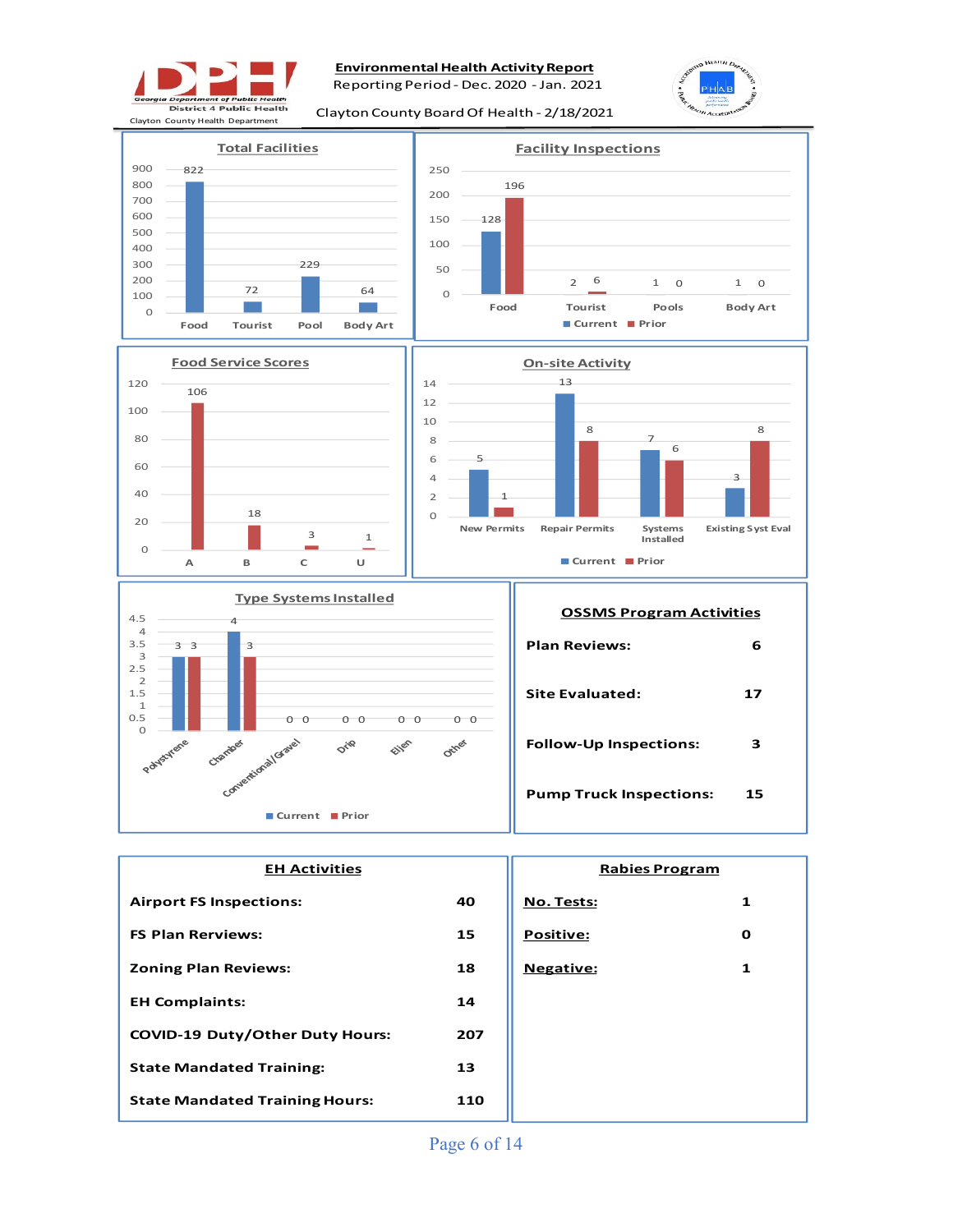

**Report By:** BRIGILDA REA **Date**: 02/18/2021

#### **Clayton County Board of Health Meeting Report**

|                                                                                   | <b>Comments:</b>                                                                                                                                                                                                                                                                                         |
|-----------------------------------------------------------------------------------|----------------------------------------------------------------------------------------------------------------------------------------------------------------------------------------------------------------------------------------------------------------------------------------------------------|
| <b>PUBLIC HEALTH BUDGET PROJECTION</b><br><b>FOR 3 YEARS FY 2021 THROUGH 2023</b> | The Clinical and Environmental Health Fees are<br>expected to pick up slowly in the next 2 years<br>due to end of Covid-19. But along with this,<br>expenses will increase like Travel, Utilities,<br><b>Salaries &amp; Fringes. The estimated budget</b><br>surplus each year is at minimal rate of 5%. |

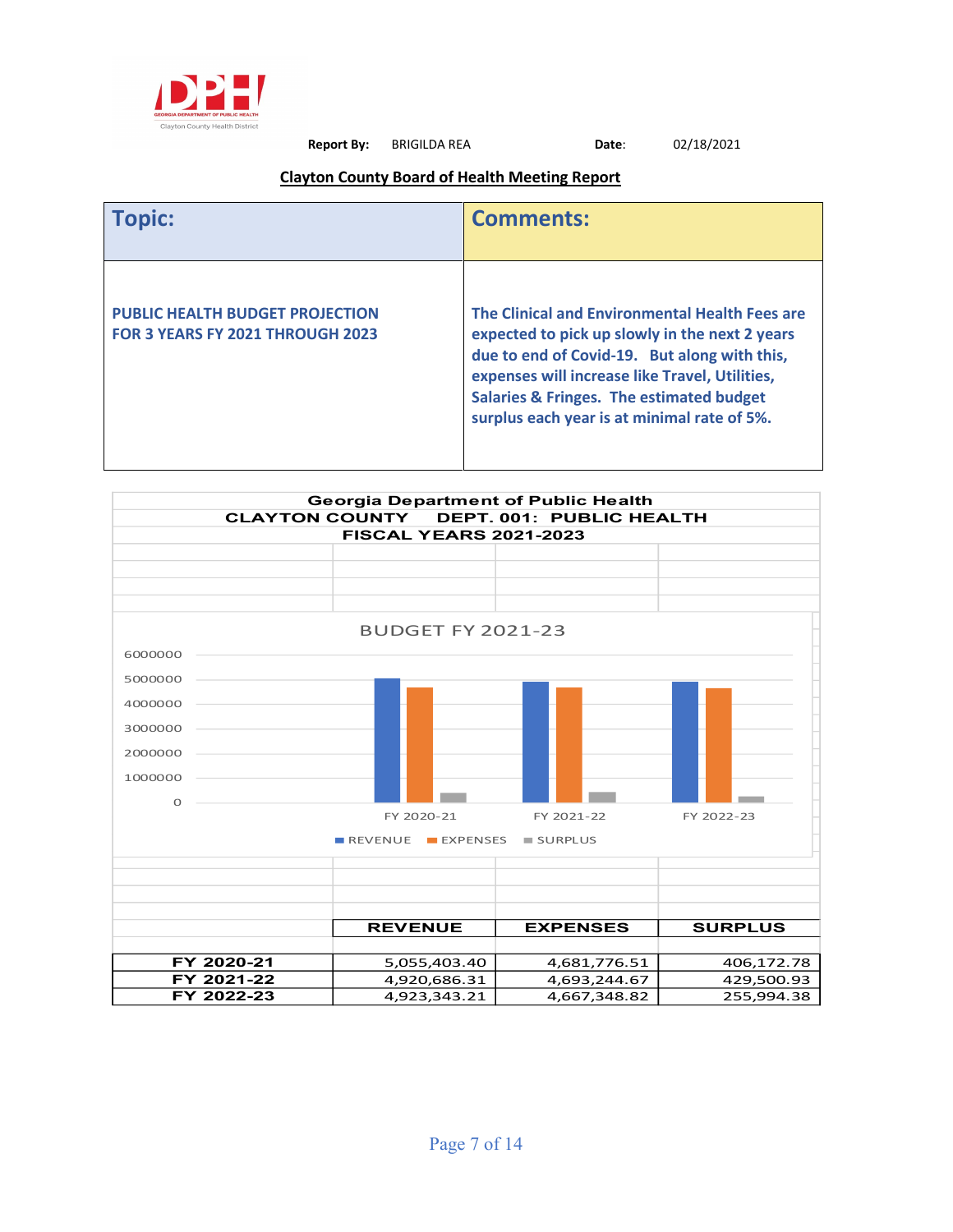This concludes the minutes for February 18, 2021. The following pages are the Board of Health reports for April 15, 2021.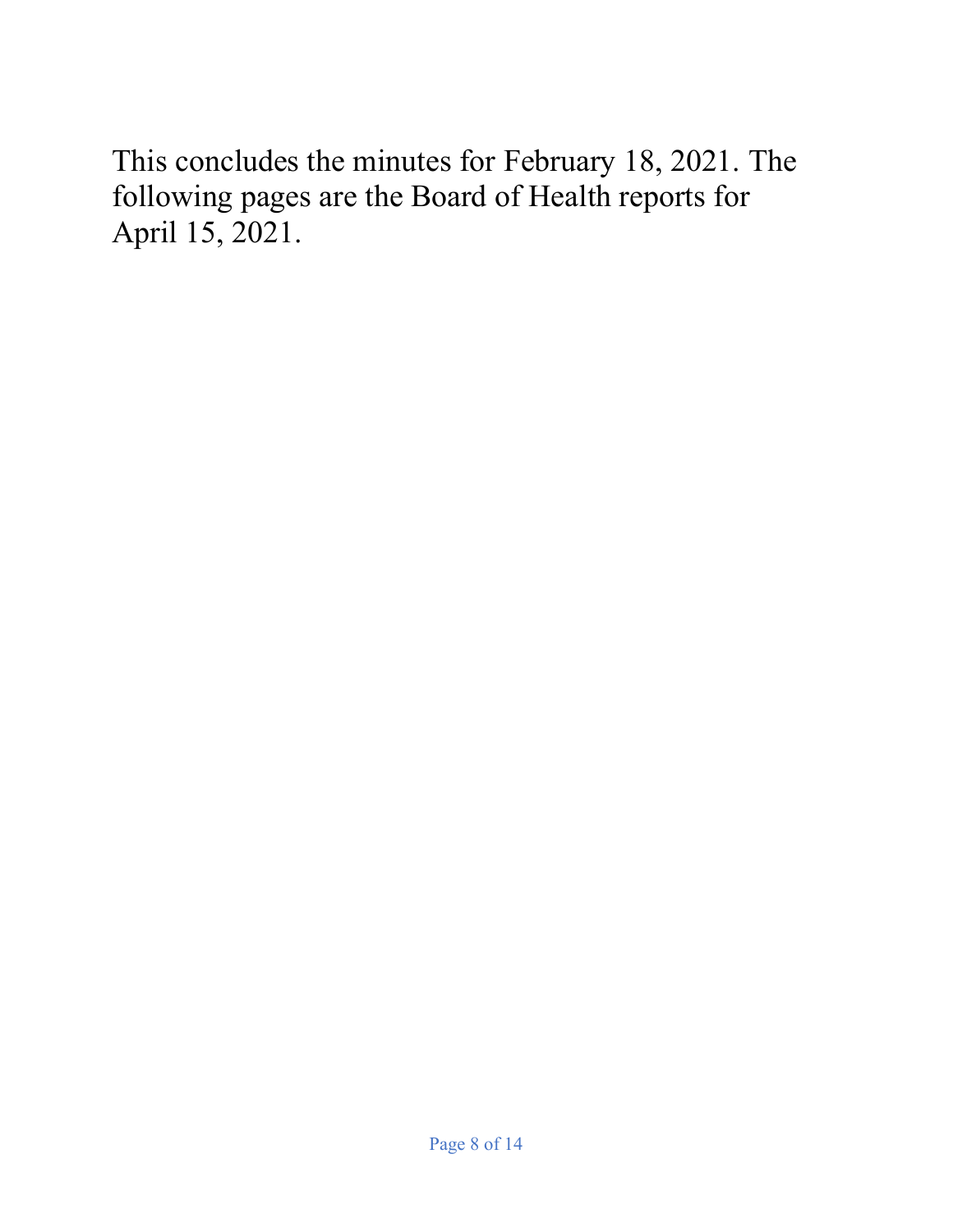## **Clayton County Health District Nursing Summary Report**

## **Janna McWilson April 15, 2021**

| <b>Topic:</b>                                    | <b>Comments:</b>                                                                                                                                                                                                                                                                                                                                 |
|--------------------------------------------------|--------------------------------------------------------------------------------------------------------------------------------------------------------------------------------------------------------------------------------------------------------------------------------------------------------------------------------------------------|
| <b>Forest Park Clinic Services</b>               | All clinic services offered by appointment to help with social<br>distancing.                                                                                                                                                                                                                                                                    |
|                                                  | STI Nurse on FMLA; RN started on March                                                                                                                                                                                                                                                                                                           |
| <b>WIC Clinic</b>                                | January Caseload: 3494<br>February Caseload: 3556<br>March Caseload: 3774                                                                                                                                                                                                                                                                        |
|                                                  | WIC is recruiting for 4 positions: FT Temp Administrative<br>Assistant, PT Nutritionist, FT Nutritionist, and a FT Dietitian.                                                                                                                                                                                                                    |
|                                                  | USDA waiver extended until May 21, 2021; Clinic will<br>continue to provide remote services only.                                                                                                                                                                                                                                                |
| Maternal Child Health Program                    | Children's $1^{st}$ (Birth -5) – 118 actively enrolled clients<br>BCW (Birth $-3$ ) $-333$ enrolled children<br>CMS - 91 children and youth enrolled; Total of 227 referrals<br>received from Jan 2021 through March 2021.<br>EHDI-Collaborating with Fulton County to perform testing<br>CMS and BCW currently recruiting for vacant positions. |
| COVID-19 Specimen Collection Site<br>for Testing | MAKO performing COVID testing through DPH. Site located<br>at 5900 Reynolds Road, Morrow, GA 30260.                                                                                                                                                                                                                                              |
|                                                  | To register, go online to:<br>https://mako.exchange/scheduler/select-state/ or call 1-<br>844-625-6522.                                                                                                                                                                                                                                          |
|                                                  | Test Site hours of operation: Monday- Friday 8:00am -<br>4:00pm.                                                                                                                                                                                                                                                                                 |
| <b>COVID-19 Vaccinations</b>                     | Current Vaccination Site: Mundy's Mill High School<br>Tuesday - Thursday; 9:00am - 4:00pm<br>Pfizer/Moderna<br>Strike Team providing vaccinations to Homebound<br>populations and personal care homes in Clayton County.<br>Names received through the AAA.                                                                                      |
|                                                  | Charter schools/Daycares and local companies with vaccine<br>requests contacted to get staff vaccinated on Mondays and<br>Fridays.                                                                                                                                                                                                               |
|                                                  | Approx. # of vaccine doses given $(1^{st}$ and $2^{nd}$ doses): 15,297                                                                                                                                                                                                                                                                           |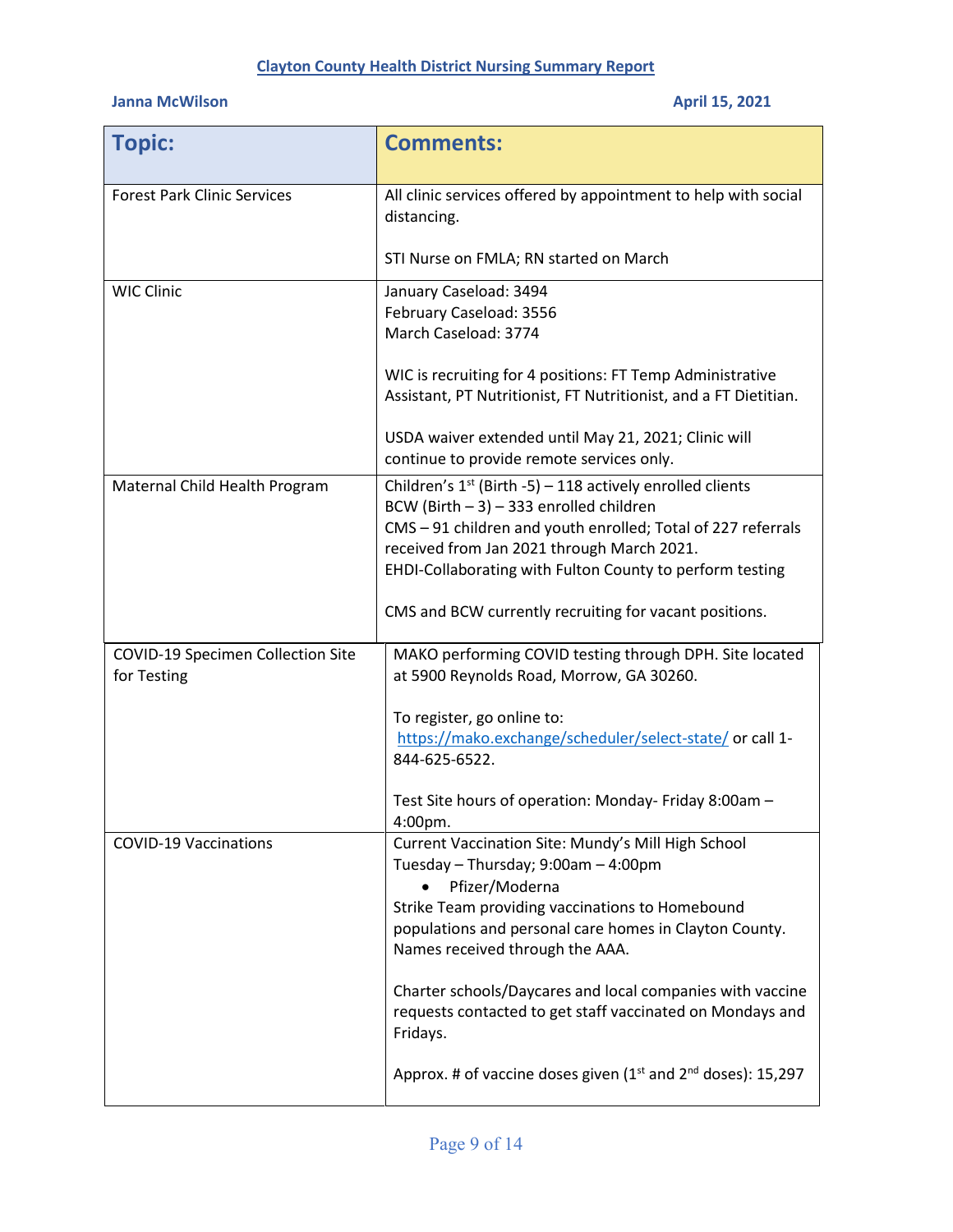

Page 10 of 14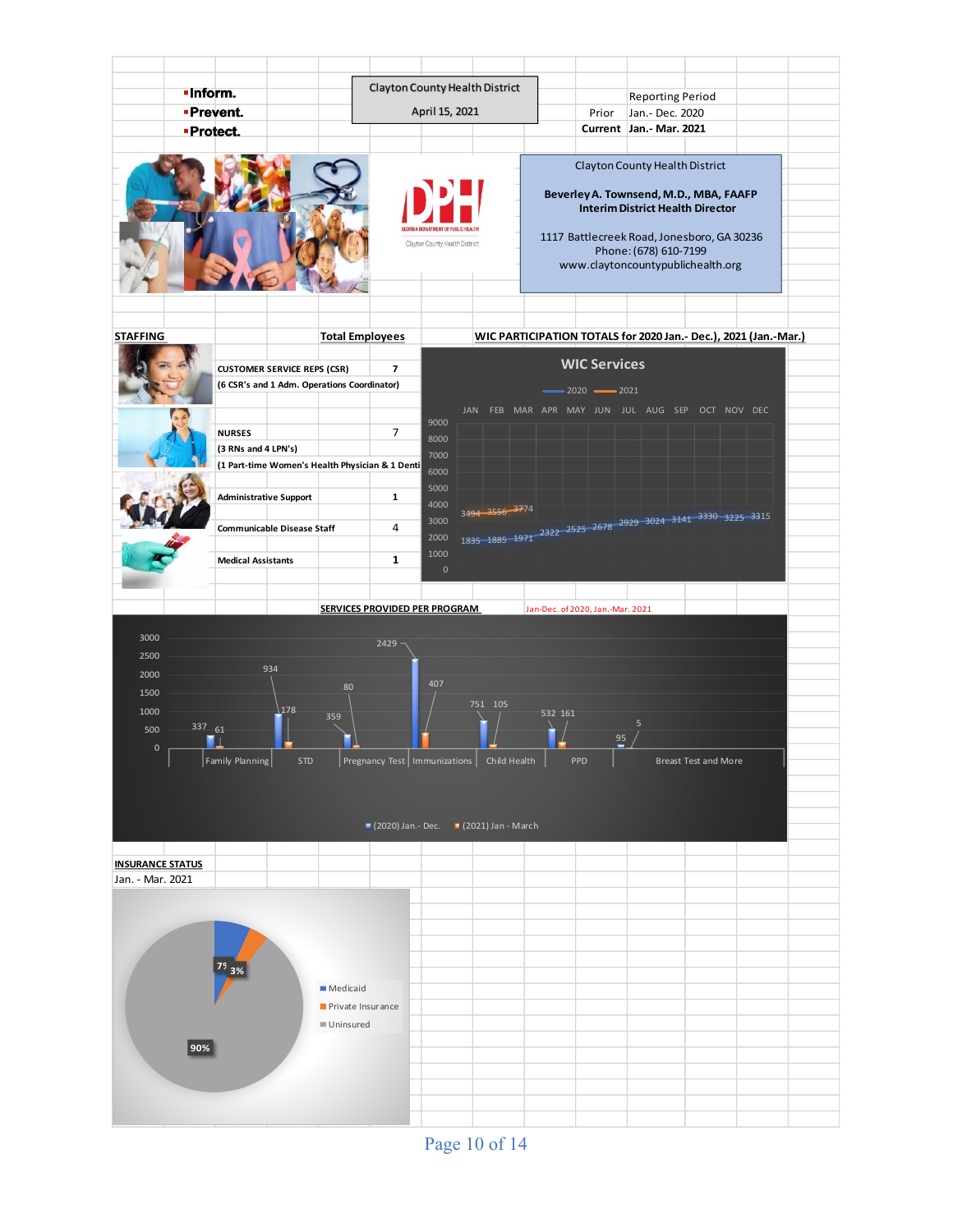

#### **Environmental Health Activity Report**

Reporting Period - February - March 2021

Clayton County Board Of Health - 4/15/2021









| <b>EH Activities</b>                   | <b>Rabies Program</b>   |                  |   |
|----------------------------------------|-------------------------|------------------|---|
| <b>FS Plan Reviews:</b>                | 26                      | No. Tests:       | 3 |
| SP, TA, & BA Plan Reviews              | 3                       | <b>Positive:</b> | O |
| <b>Zoning Plan Reviews:</b>            | 13                      | <b>Negative:</b> | 3 |
| <b>EH Complaints:</b>                  | $\overline{\mathbf{z}}$ |                  |   |
| <b>COVID-19 Duty/Other Duty Hours:</b> | 40                      |                  |   |
| <b>State Mandated Training:</b>        | 10                      |                  |   |
| <b>State Mandated Training Hours:</b>  | 80                      |                  |   |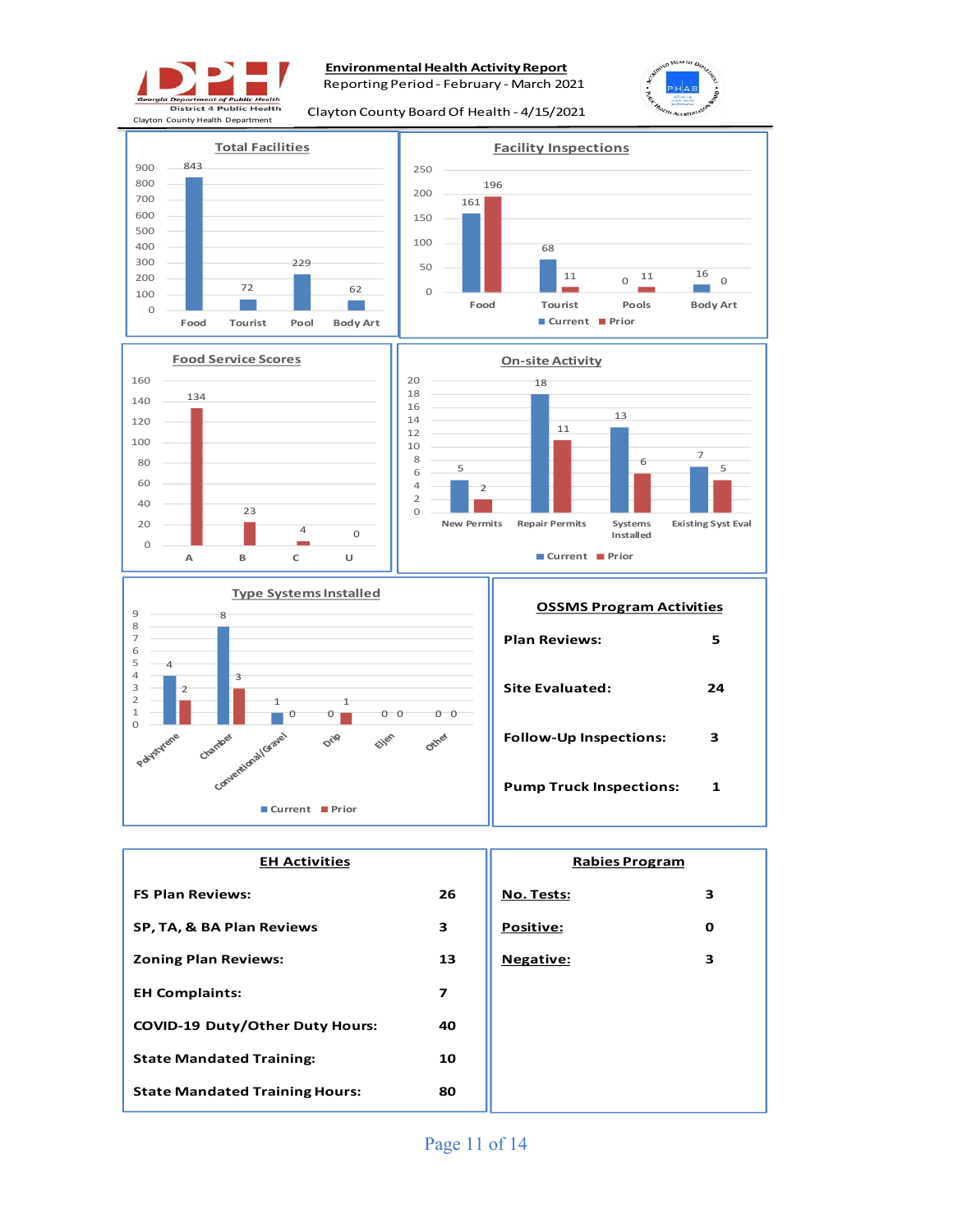|                | <b>CLAYTON COUNTY HEALTH DISTRICT</b>                  |                               |                                                      |                  |  |  |  |  |  |  |
|----------------|--------------------------------------------------------|-------------------------------|------------------------------------------------------|------------------|--|--|--|--|--|--|
|                |                                                        | FINANCIAL OVERVIEW - FY 2021  |                                                      |                  |  |  |  |  |  |  |
|                |                                                        |                               |                                                      |                  |  |  |  |  |  |  |
|                | 1 Original Budget:                                     |                               | 5,172,752.20                                         | 07/01/20         |  |  |  |  |  |  |
|                | 2 Budget Revision:                                     | GIA/State EE Bonuses          | 97,962.00                                            | 03/16/21         |  |  |  |  |  |  |
|                | 3 Current Budget for FY2021 Refer to Spreadsheet (P.2) |                               | 5,270,714.20                                         | 03/31/21         |  |  |  |  |  |  |
|                |                                                        |                               |                                                      |                  |  |  |  |  |  |  |
|                | Percent of Budget Spent                                | <b>Total Current Expenses</b> | Target Total Percentage/Expenses Months of Operation |                  |  |  |  |  |  |  |
| $\overline{4}$ | 63%                                                    | 3,321,126.62                  | \$3,953,035.65<br>75%                                | 9                |  |  |  |  |  |  |
|                |                                                        |                               |                                                      |                  |  |  |  |  |  |  |
|                | Revenue & Expenses Comparison                          |                               |                                                      |                  |  |  |  |  |  |  |
|                |                                                        | <b>Current Year to Date</b>   | Previous Year                                        | Variance         |  |  |  |  |  |  |
|                | Revenue/Funds Sources                                  | 3/31/2021                     | 3/31/2020                                            | (Decrease)       |  |  |  |  |  |  |
|                | 5 County Participating                                 | 66,221.13                     | 238,072.50                                           | (171, 851.37)    |  |  |  |  |  |  |
|                | 6 Outpatient Client Fees                               | 139,309.67                    | 237,380.78                                           | (98,071.11)      |  |  |  |  |  |  |
|                | 8 Vital Record Fees                                    | 147,490.00                    | 53,863.00                                            | 93,627.00        |  |  |  |  |  |  |
|                | 9 Environmental Health Fees                            | 356,773.01                    | 471,729.65                                           | (114, 956.64)    |  |  |  |  |  |  |
|                | 10 Administrative Claiming                             | 308,023.67                    |                                                      | 308,023.67       |  |  |  |  |  |  |
|                | 11 Intra/InterAgency                                   | 98,051.01                     |                                                      | 98,051.01        |  |  |  |  |  |  |
|                | 12 Grant-In-Aid                                        | 2,321,080.25                  | 2,687,325.50                                         | (366, 245.25)    |  |  |  |  |  |  |
|                | 13 Other Income                                        | 34,703.34                     | 590.00                                               | 34,113.34        |  |  |  |  |  |  |
|                | 14 Other-Fund Balance                                  |                               | 4,700,000.00                                         | (4,700,000.00)   |  |  |  |  |  |  |
|                | 15 Prior Period Income                                 |                               | 99,453.95                                            | (99, 453.95)     |  |  |  |  |  |  |
|                | 16 TOTAL REVENUE                                       | 3,471,652.08                  | 8,488,415.38                                         | (5,016,763.30)   |  |  |  |  |  |  |
|                | Expenditures                                           |                               |                                                      |                  |  |  |  |  |  |  |
|                | 17 Salaries & Fringes                                  | 1,425,195.87                  | 1,631,225.09                                         | (206, 029.22)    |  |  |  |  |  |  |
|                | 18 Hourly Labor                                        | 56,555.00                     | 32,043.57                                            | 24,511.43        |  |  |  |  |  |  |
|                | 19 Travel                                              | 6,639.66                      | 23,497.33                                            | (16, 857.67)     |  |  |  |  |  |  |
|                | 20 Equipment                                           | 2,990.18                      | 196,837.15                                           | (193, 846.97)    |  |  |  |  |  |  |
|                | 21 Building Rent                                       | 110,008.35                    | 238,072.50                                           | (128,064.15)     |  |  |  |  |  |  |
|                | 22 Contracted Services                                 | 265,238.88                    | 980,818.17                                           | (715, 579.29)    |  |  |  |  |  |  |
|                | 23 Other Operating                                     | 7,815.80                      | 2,973.20                                             | 4,842.60         |  |  |  |  |  |  |
|                | 24 Supplies & Materials                                | 57,376.16                     | 35,679.11                                            | 21,697.05        |  |  |  |  |  |  |
|                | 25 Communications                                      | 26,131.93                     | 36,333.08                                            | (10, 201.15)     |  |  |  |  |  |  |
|                | 26 Utilities                                           | 38,184.12                     | 52,437.75                                            | (14, 253.63)     |  |  |  |  |  |  |
|                | 27 Printing                                            | 1,434.00                      | 1,043.00                                             | 391.00           |  |  |  |  |  |  |
|                | 28 Repairs & Maintenance                               |                               | 174,500.00                                           | (174, 500.00)    |  |  |  |  |  |  |
|                | 29 Leased Equipment                                    | 21,072.77                     | 25,882.33                                            | (4,809.56)       |  |  |  |  |  |  |
|                | 30 Pharmaceuticals                                     | 35,229.85                     | 40,901.26                                            | (5,671.41)       |  |  |  |  |  |  |
|                | 31 Intra/InterAgency transfers                         | 438,130.87                    | 54,460.98<br>383,669.89                              |                  |  |  |  |  |  |  |
|                | 32 Software                                            | 959.88                        |                                                      | 959.88           |  |  |  |  |  |  |
|                | 33 Laboratory Services                                 | 450.00                        | 2,105.30                                             | (1,655.30)       |  |  |  |  |  |  |
|                | 34 Direct Benefits to Clients                          |                               | 240.00                                               | (240.00)         |  |  |  |  |  |  |
|                | 35 Capitol Improvements<br>433,420.08                  |                               | 2,548,320.37                                         | (2, 114, 900.29) |  |  |  |  |  |  |
|                | 36 Bankard/Telecheck Fees                              | 1,969.55                      | 3,186.75                                             | (1, 217.20)      |  |  |  |  |  |  |
|                | 37 Postage                                             | 3,052.30                      | 6,651.21                                             | (3,598.91)       |  |  |  |  |  |  |
|                | 38 Moving Expenses                                     | 34,592.04                     | 395,250.42                                           | (360, 658.38)    |  |  |  |  |  |  |
|                | 39 Indirect Fees                                       | 354,679.33                    | 328,100.75                                           | 26,578.58        |  |  |  |  |  |  |
|                | 40 TOTAL EXPENSES                                      | 3,321,126.62                  | 6,810,559.32                                         | (3,489,432.70)   |  |  |  |  |  |  |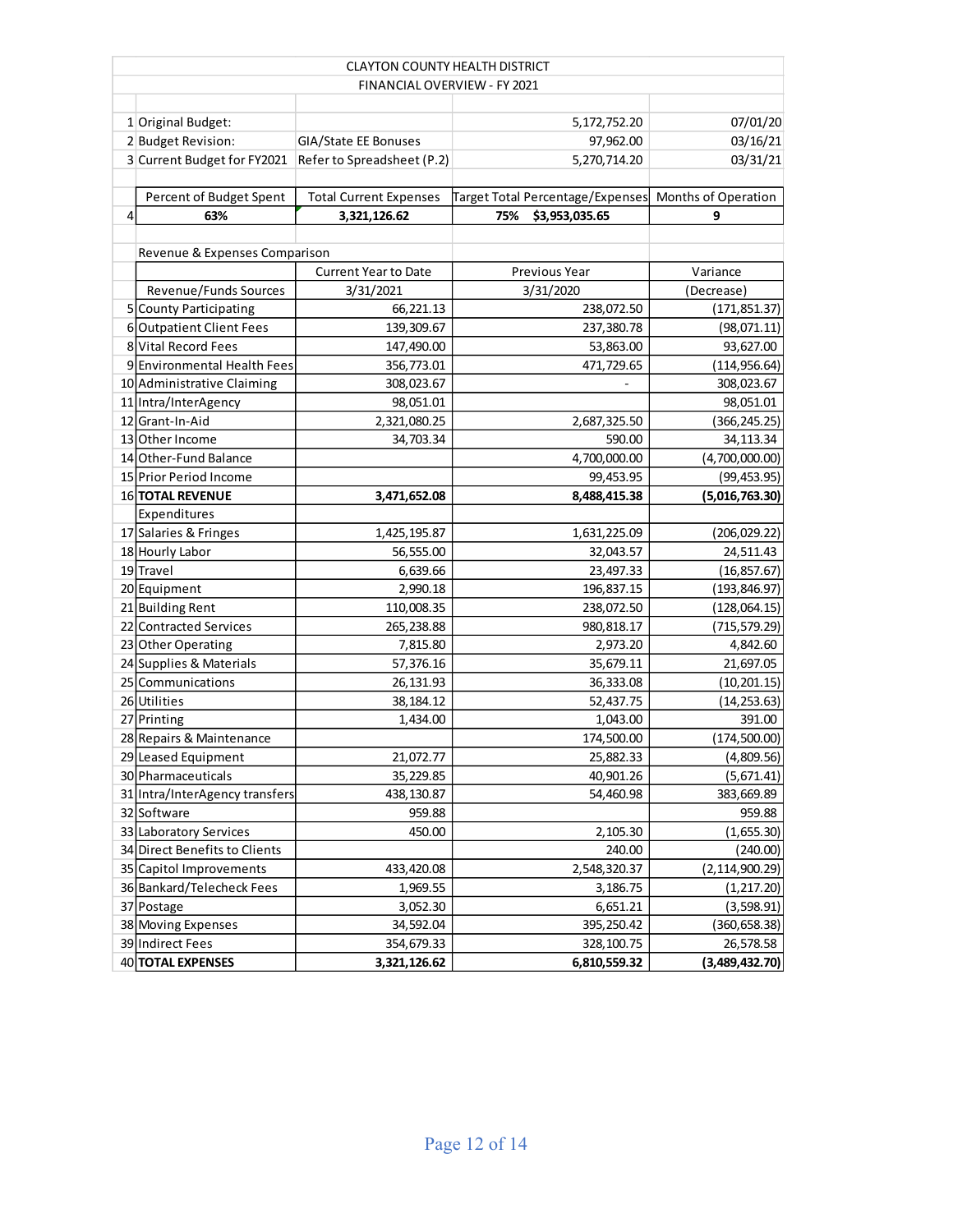|                | <b>CLAYTON COUNTY HEALTH DISTRICT</b> |               |                      |                   |                         |                |  |  |
|----------------|---------------------------------------|---------------|----------------------|-------------------|-------------------------|----------------|--|--|
|                | Budget Status as of 3/31/21           |               |                      |                   |                         |                |  |  |
|                |                                       |               |                      |                   |                         |                |  |  |
|                | Α                                     | В             | С                    | D                 | Е                       | F              |  |  |
|                | Description                           | % of Total    | <b>Budget Amount</b> | <b>YTD Actual</b> | <b>Budget Remaining</b> | % of Budget    |  |  |
| $\mathbf{1}$   |                                       | <b>Budget</b> |                      | Received/Spent    |                         | Received/Spent |  |  |
| $\overline{2}$ | Revenue/Funds Sources                 |               |                      |                   |                         |                |  |  |
|                | 3 County Participating                | 13.2%         | 698,000.00           | 66,221.13         | 631,778.87              | 9%             |  |  |
|                | 4 Outpatient Client Fees              | 8.4%          | 443,858.20           | 139,309.67        | 304,548.53              | 31%            |  |  |
|                | 5 Vital Record Fees                   | 2.9%          | 154,000.00           | 147,490.00        | 6,510.00                | 96%            |  |  |
|                | 6 Environmental Health Fees           | 8.0%          | 420,000.00           | 356,773.01        | 63,226.99               | 85%            |  |  |
|                | 7 Administrative Claiming             | 2.1%          | 110,800.00           | 308,023.67        | (197, 223.67)           | 278%           |  |  |
|                | 8 Intra/InterAgency                   | 3.8%          | 198,000.00           | 98,051.01         | 99,948.99               | 50%            |  |  |
|                | 9 Grant-In-Aid                        | 61.6%         | 3,245,956.00         | 2,321,080.25      | 924,875.75              | 72%            |  |  |
|                | 10 Other Income                       | 0.0%          | 100.00               | 34,703.34         | (34, 603.34)            | 34703%         |  |  |
|                | 11 TOTAL REVENUE                      | 100%          | 5,270,714.20         | 3,471,652.08      | 1,799,062.12            | 66%            |  |  |
| 12             | Expenditures                          |               |                      |                   |                         |                |  |  |
|                | 13 Salaries & Fringes                 | 52.3%         | 2,757,236.81         | 1,425,195.87      | 1,332,040.94            | 52%            |  |  |
|                | 14 Hourly Labor                       | 1.6%          | 86,400.00            | 56,555.00         | 29,845.00               | 65%            |  |  |
|                | 15 Travel                             | 0.9%          | 46,800.00            | 6,639.66          | 40,160.34               | 14%            |  |  |
|                | 16 Equipment                          | 0.6%          | 32,831.00            | 2,990.18          | 29,840.82               | 9%             |  |  |
|                | 17 Building Rent                      | 1.3%          | 66,221.13            | 110,008.35        | (43, 787.22)            | 166%           |  |  |
|                | 18 Contracted Services                | 6.9%          | 362,742.42           | 265,238.88        | 97,503.54               | 73%            |  |  |
|                | 19 Other Operating                    | 0.8%          | 42,500.00            | 7,815.80          | 34,684.20               | 18%            |  |  |
|                | 20 Supplies & Materials               | 1.9%          | 97,563.91            | 57,376.16         | 40,187.75               | 59%            |  |  |
|                | 21 Communications                     | 1.0%          | 53,000.00            | 26,131.93         | 26,868.07               | 49%            |  |  |
|                | 22 Utilities                          | 0.9%          | 46,068.00            | 38,184.12         | 7,883.88                | 83%            |  |  |
|                | 23 Printing                           | 0.1%          | 5,000.00             | 1,434.00          | 3,566.00                | 29%            |  |  |
|                | 24 Repairs & Maintenance              | 0.1%          | 7,150.00             |                   | 7,150.00                | 0%             |  |  |
|                | 25 Leased Equipment                   | 0.6%          | 30,218.00            | 21,072.77         | 9,145.23                | 70%            |  |  |
|                | 26 Pharmaceuticals                    | 1.1%          | 56,000.00            | 35,229.85         | 20,770.15               | 63%            |  |  |
|                | 27 Intra/InterAgency transfers        | 8.8%          | 464,782.12           | 438,130.87        | 26,651.25               | 94%            |  |  |
|                | 28 Software                           | 0.1%          | 6,500.00             | 959.88            | 5,540.12                | 15%            |  |  |
|                | 29 Laboratory Services                | 0.1%          | 5,000.00             | 450.00            | 4,550.00                | 9%             |  |  |
|                | 30 Direct Benefits to Clients         | 0.7%          | 38,365.00            |                   | 38,365.00               | 0%             |  |  |
|                | 31 Capitol Improvements               | 9.1%          | 479,340.00           | 433,420.08        | 45,919.92               | 90%            |  |  |
|                | 32 Bankard/Telecheck Fees             | 0.1%          | 4,120.00             | 1,969.55          | 2,150.45                | 48%            |  |  |
|                | 33 Postage                            | 0.2%          | 7,917.10             | 3,052.30          | 4,864.80                | 39%            |  |  |
|                | 34 Moving Expenses                    | 2.1%          | 110,000.00           | 34,592.04         | 75,407.96               | 31%            |  |  |
|                | 35 Indirect Fees                      | 8.8%          | 464,958.71           | 354,679.33        | 110,279.38              | 76%            |  |  |
|                | <b>36 TOTAL EXPENSES</b>              | 100%          | 5,270,714.20         | 3,321,126.62      | 1,949,587.58            | 63%            |  |  |
| 37             |                                       |               |                      |                   |                         |                |  |  |
|                | 38 EXCESS OF REVENUE OVER EXPENSES    |               |                      | 150,525.46        |                         | 3%             |  |  |